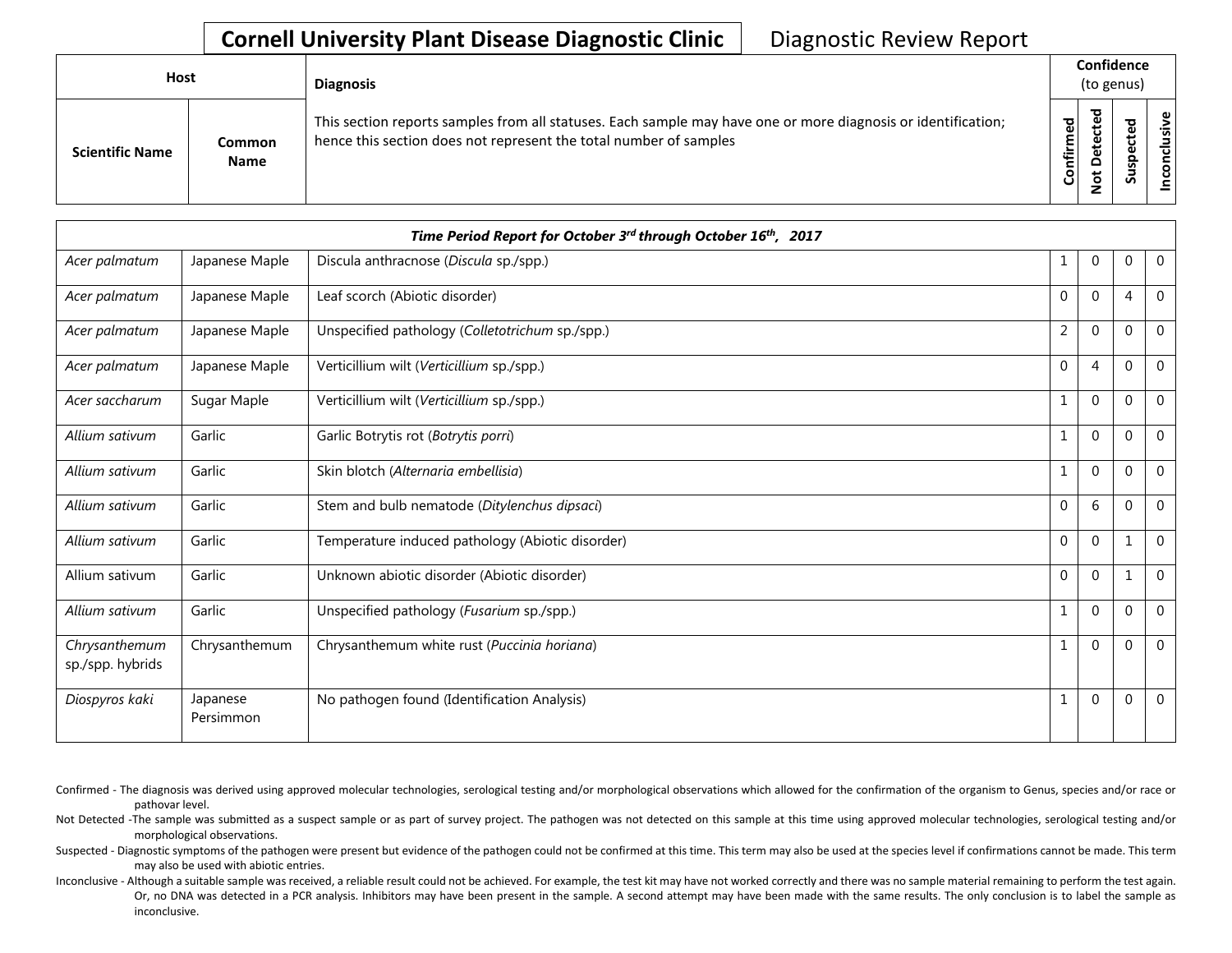| <b>Host</b>            |                       | <b>Diagnosis</b>                                                                                                                                                                   |           |                                                | Confidence<br>(to genus) |                          |
|------------------------|-----------------------|------------------------------------------------------------------------------------------------------------------------------------------------------------------------------------|-----------|------------------------------------------------|--------------------------|--------------------------|
| <b>Scientific Name</b> | Common<br><b>Name</b> | This section reports samples from all statuses. Each sample may have one or more diagnosis or identification;<br>hence this section does not represent the total number of samples | Confirmed | ᇃ<br>ڣ<br>ن<br>ete<br>۵<br>$\overline{5}$<br>- | ᇃ<br>s<br>ທັ             | $\mathbf \omega$<br>usiv |

| Diospyros kaki         | Japanese<br>Persimmon                             | Nutrient imbalance (Abiotic disorder)                 | 0                | $\Omega$       |              | $\overline{0}$ |
|------------------------|---------------------------------------------------|-------------------------------------------------------|------------------|----------------|--------------|----------------|
| Fragaria x<br>ananassa | Commercial<br>Strawberry;<br>garden<br>strawberry | Crown rot; Root rot; Stem rot (Phytophthora sp./spp.) | $\boldsymbol{0}$ | $\overline{2}$ | $\Omega$     | $\Omega$       |
| Fragaria x<br>ananassa | Commercial<br>Strawberry;<br>garden<br>strawberry | Mycosphaerella leaf spot (Mycosphaerella sp./spp.)    | $\mathbf 0$      | $\mathbf 0$    | 1            | $\overline{0}$ |
| Fragaria x<br>ananassa | Commercial<br>Strawberry;<br>garden<br>strawberry | Root damage (Abiotic disorder)                        | $\mathbf 0$      | $\Omega$       | 1            | $\Omega$       |
| Fragaria x<br>ananassa | Commercial<br>Strawberry;<br>garden<br>strawberry | No pathogen found (Identification Analysis)           | $\mathbf{1}$     | $\Omega$       | $\mathbf{0}$ | $\Omega$       |
| Fragaria x<br>ananassa | Commercial<br>Strawberry;<br>garden<br>strawberry | Unknown abiotic disorder (Abiotic disorder)           | $\mathbf 0$      | $\mathbf{0}$   | 1            | $\Omega$       |

Confirmed - The diagnosis was derived using approved molecular technologies, serological testing and/or morphological observations which allowed for the confirmation of the organism to Genus, species and/or race or pathovar level.

Not Detected -The sample was submitted as a suspect sample or as part of survey project. The pathogen was not detected on this sample at this time using approved molecular technologies, serological testing and/or morphological observations.

Suspected - Diagnostic symptoms of the pathogen were present but evidence of the pathogen could not be confirmed at this time. This term may also be used at the species level if confirmations cannot be made. This term may also be used with abiotic entries.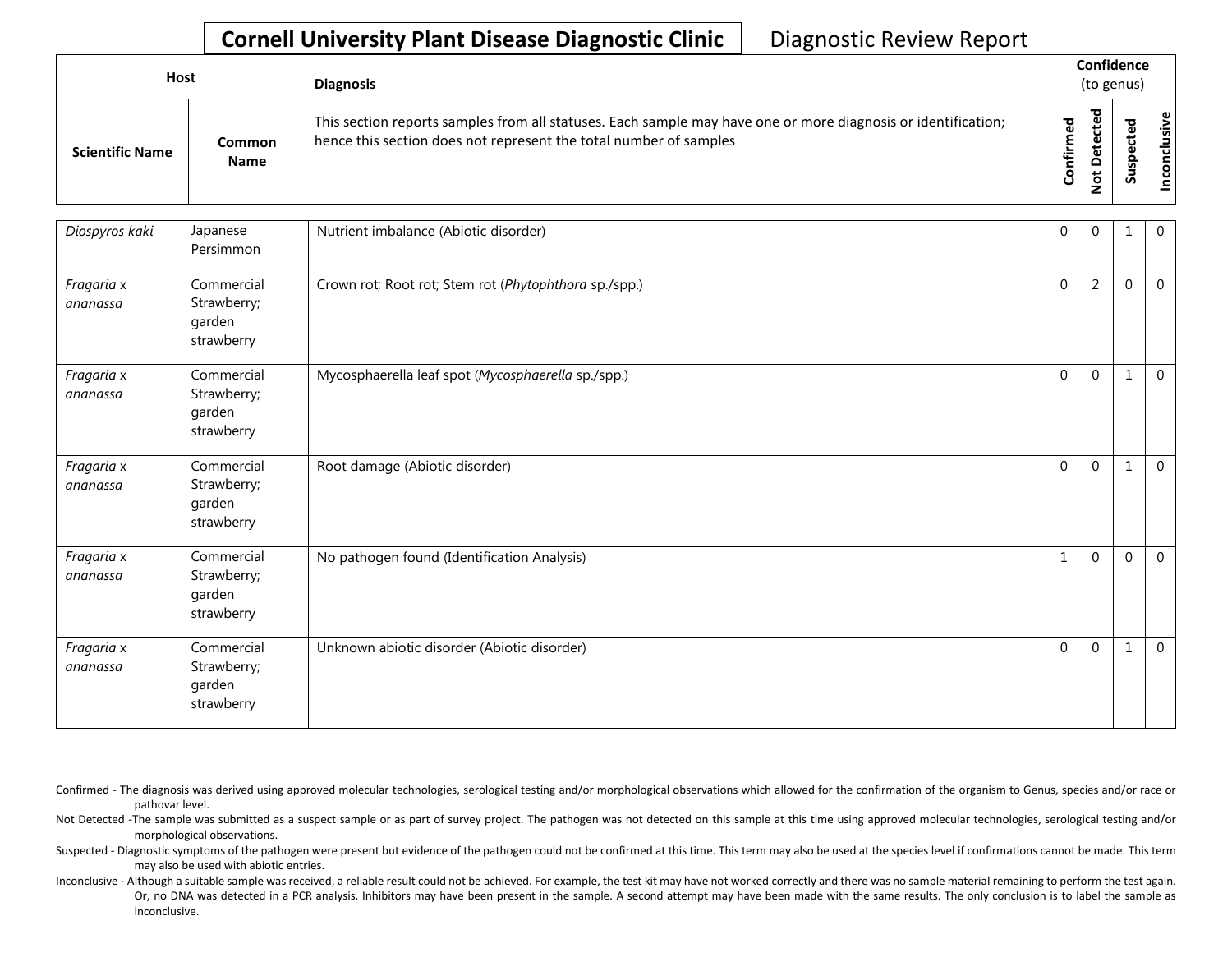| <b>Host</b>            |                       | <b>Diagnosis</b>                                                                                                                                                                   |                       |                                            | Confidence<br>(to genus) |                                     |
|------------------------|-----------------------|------------------------------------------------------------------------------------------------------------------------------------------------------------------------------------|-----------------------|--------------------------------------------|--------------------------|-------------------------------------|
| <b>Scientific Name</b> | Common<br><b>Name</b> | This section reports samples from all statuses. Each sample may have one or more diagnosis or identification;<br>hence this section does not represent the total number of samples | Φ<br>Ē<br>≞.<br>Confi | ᇃ<br>ω<br>ن<br>Φ<br>ى<br>ى<br>$\circ$<br>- | S                        | ω,<br>.≥<br>$\overline{\mathbf{s}}$ |

| Fragaria x<br>ananassa                  | Commercial<br>Strawberry;<br>garden<br>strawberry | Unspecified pathology (Fusarium sp./spp.)                   | 1              | $\Omega$       | $\Omega$ | $\overline{0}$ |
|-----------------------------------------|---------------------------------------------------|-------------------------------------------------------------|----------------|----------------|----------|----------------|
| <b>Hemerocallis</b><br>sp./spp. hybrids | Daylily                                           | Daylily rust (Puccinia hemerocallidis)                      | 1              | $\mathbf{0}$   | $\Omega$ | $\overline{0}$ |
| Ligustrum<br>ovalifolium                | California Privet                                 | Armillaria root rot; Butt rot (Armillaria sp./spp.)         | $\Omega$       | $\mathbf{1}$   | $\Omega$ | $\overline{0}$ |
| Ligustrum<br>ovalifolium                | California Privet                                 | Crown rot; Root rot; Stem rot (Phytophthora sp./spp.)       | $\Omega$       | $\mathbf{1}$   | $\Omega$ | $\overline{0}$ |
| Ligustrum<br>ovalifolium                | California Privet                                 | Wood boring insect damage (Unidentified Wood Boring Insect) | $\mathbf{0}$   | $\mathbf{0}$   | 1        | $\overline{0}$ |
| Paeonia<br>suffruticosa                 | Tree Peony                                        | Unspecified pathology (Seimatosporium sp./spp.)             | $\overline{2}$ | $\Omega$       | $\Omega$ | $\overline{0}$ |
| Paeonia<br>suffruticosa                 | Tree Peony                                        | Verticillium wilt (Verticillium sp./spp.)                   | $\Omega$       | $\overline{3}$ | $\Omega$ | $\Omega$       |
| Paeonia<br>suffruticosa                 | Tree Peony                                        | Walnut wilt/ juglone toxicity (Abiotic disorder)            | $\mathbf 0$    | $\Omega$       | 3        | $\overline{0}$ |
| Picea mariana                           | <b>Black Spruce</b>                               | Transplant shock; Stress (Abiotic disorder)                 | $\Omega$       | $\mathbf{0}$   | 1        | $\overline{0}$ |
| Picea mariana                           | <b>Black Spruce</b>                               | Unspecified pathology (Rhizosphaera sp./spp.)               | $\mathbf{1}$   | $\Omega$       | $\Omega$ | $\overline{0}$ |

Confirmed - The diagnosis was derived using approved molecular technologies, serological testing and/or morphological observations which allowed for the confirmation of the organism to Genus, species and/or race or pathovar level.

Not Detected -The sample was submitted as a suspect sample or as part of survey project. The pathogen was not detected on this sample at this time using approved molecular technologies, serological testing and/or morphological observations.

Suspected - Diagnostic symptoms of the pathogen were present but evidence of the pathogen could not be confirmed at this time. This term may also be used at the species level if confirmations cannot be made. This term may also be used with abiotic entries.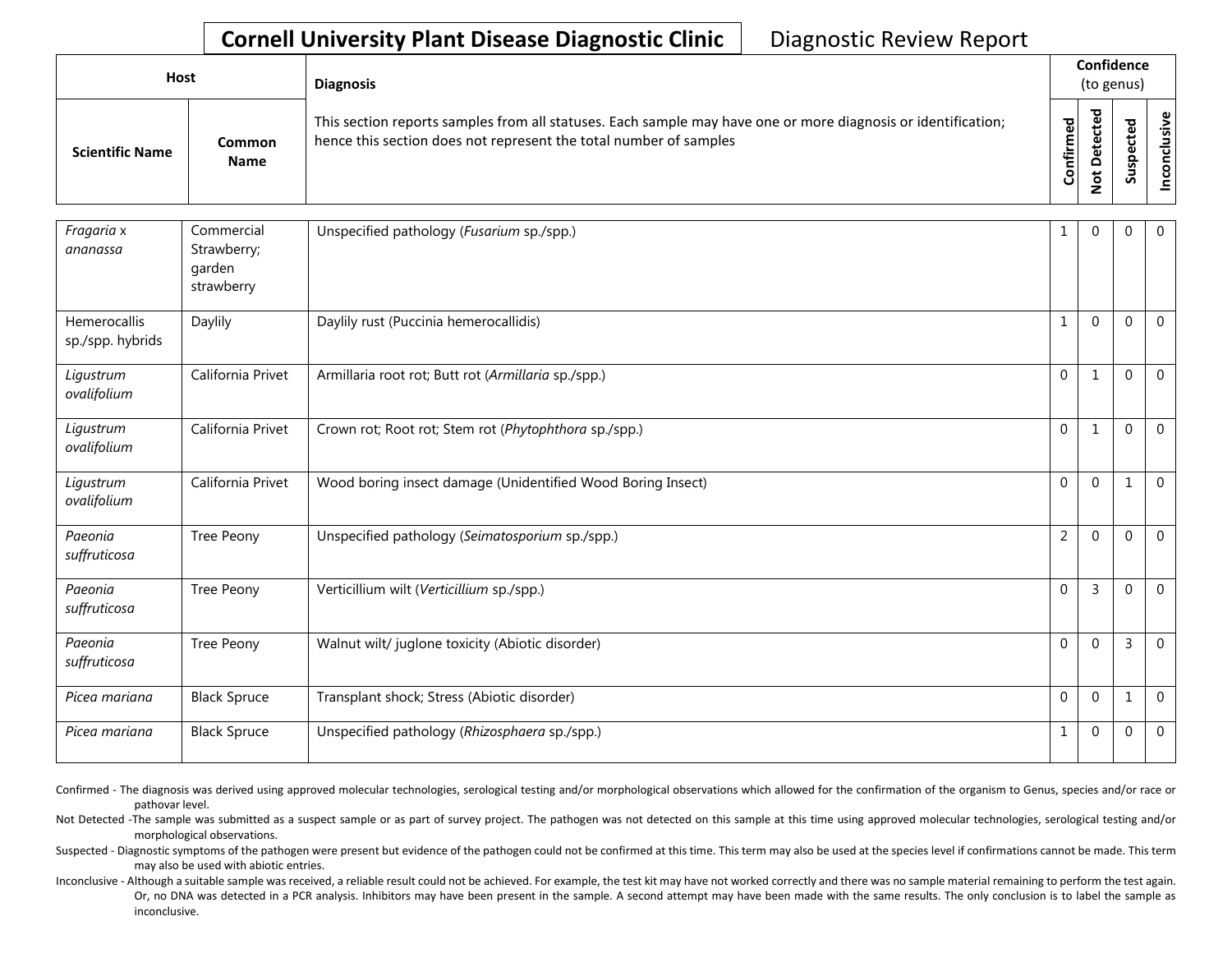| <b>Host</b>            |                       | <b>Diagnosis</b>                                                                                                                                                                   |           |                                                | Confidence<br>(to genus) |           |
|------------------------|-----------------------|------------------------------------------------------------------------------------------------------------------------------------------------------------------------------------|-----------|------------------------------------------------|--------------------------|-----------|
| <b>Scientific Name</b> | Common<br><b>Name</b> | This section reports samples from all statuses. Each sample may have one or more diagnosis or identification;<br>hence this section does not represent the total number of samples | Confirmed | ᇃ<br>ڣ<br>ن<br>ete<br>۵<br>$\overline{5}$<br>- | ᇃ<br>s                   | ഄ<br>usiv |

| Picea mariana                         | <b>Black Spruce</b>        | Unspecified pathology (Stigmina sp./spp.)                             |              | 0            | 0            | $\overline{0}$ |
|---------------------------------------|----------------------------|-----------------------------------------------------------------------|--------------|--------------|--------------|----------------|
| Pinus sp./spp.                        | Pine                       | Additional sample requested (Identification Analysis)                 |              | $\mathbf{0}$ | 0            | $\overline{0}$ |
| Pinus sp./spp.                        | Pine                       | Non-pathogenic; Saprophyte (Secondary Agents; Saprophytes; Unspecif.) | 1            | $\Omega$     | 0            | $\mathbf 0$    |
| Platanus x<br>acerifolia              | London<br>Planetree        | Branch canker; Massaria (Splanchnonema platani)                       |              | $\Omega$     | 0            | $\Omega$       |
| Polygonatum<br>odoratum<br>variegatum | Fragrant<br>Solomon's seal | Confirmed for Unspecified pathology (Pythium sp./spp.)                | 1            | $\Omega$     | 0            | $\mathbf 0$    |
| Polygonatum<br>odoratum<br>variegatum | Fragrant<br>Solomon's seal | Confirmed for Unspecified pathology (Fusarium sp./spp.)               |              | $\Omega$     | 0            | 0              |
| Prunus<br>laurocerasus                | Cherry-laurel              | Refer'd to private testing lab (Identification Analysis)              |              | $\Omega$     | 0            | $\Omega$       |
| Prunus<br>laurocerasus                | Cherry-laurel              | Unknown abiotic disorder (Abiotic disorder)                           | $\mathbf{0}$ | $\mathbf 0$  |              | $\Omega$       |
| Quercus palustris                     | Pin Oak                    | Bacterial leaf scorch (Xylella fastidiosa)                            | 1            | $\mathbf{0}$ | 0            | $\mathbf 0$    |
| Syringa sp./spp.                      | Lilac                      | Herbicide injury; Exposure (Abiotic disorder)                         | $\Omega$     | $\Omega$     |              | $\mathbf 0$    |
| Thuja sp./spp.                        | Arborvitae                 | Fall needle drop; Needle drop (Abiotic disorder)                      | $\mathbf{0}$ | $\theta$     | $\mathbf{1}$ | $\mathbf 0$    |
| Thuja sp./spp.                        | Arborvitae                 | Pestalotiopsis needle blight; Tip blight (Pestalotiopsis sp./spp.)    | 1            | $\mathbf 0$  | 0            | $\mathbf 0$    |

Confirmed - The diagnosis was derived using approved molecular technologies, serological testing and/or morphological observations which allowed for the confirmation of the organism to Genus, species and/or race or pathovar level.

Not Detected -The sample was submitted as a suspect sample or as part of survey project. The pathogen was not detected on this sample at this time using approved molecular technologies, serological testing and/or morphological observations.

Suspected - Diagnostic symptoms of the pathogen were present but evidence of the pathogen could not be confirmed at this time. This term may also be used at the species level if confirmations cannot be made. This term may also be used with abiotic entries.